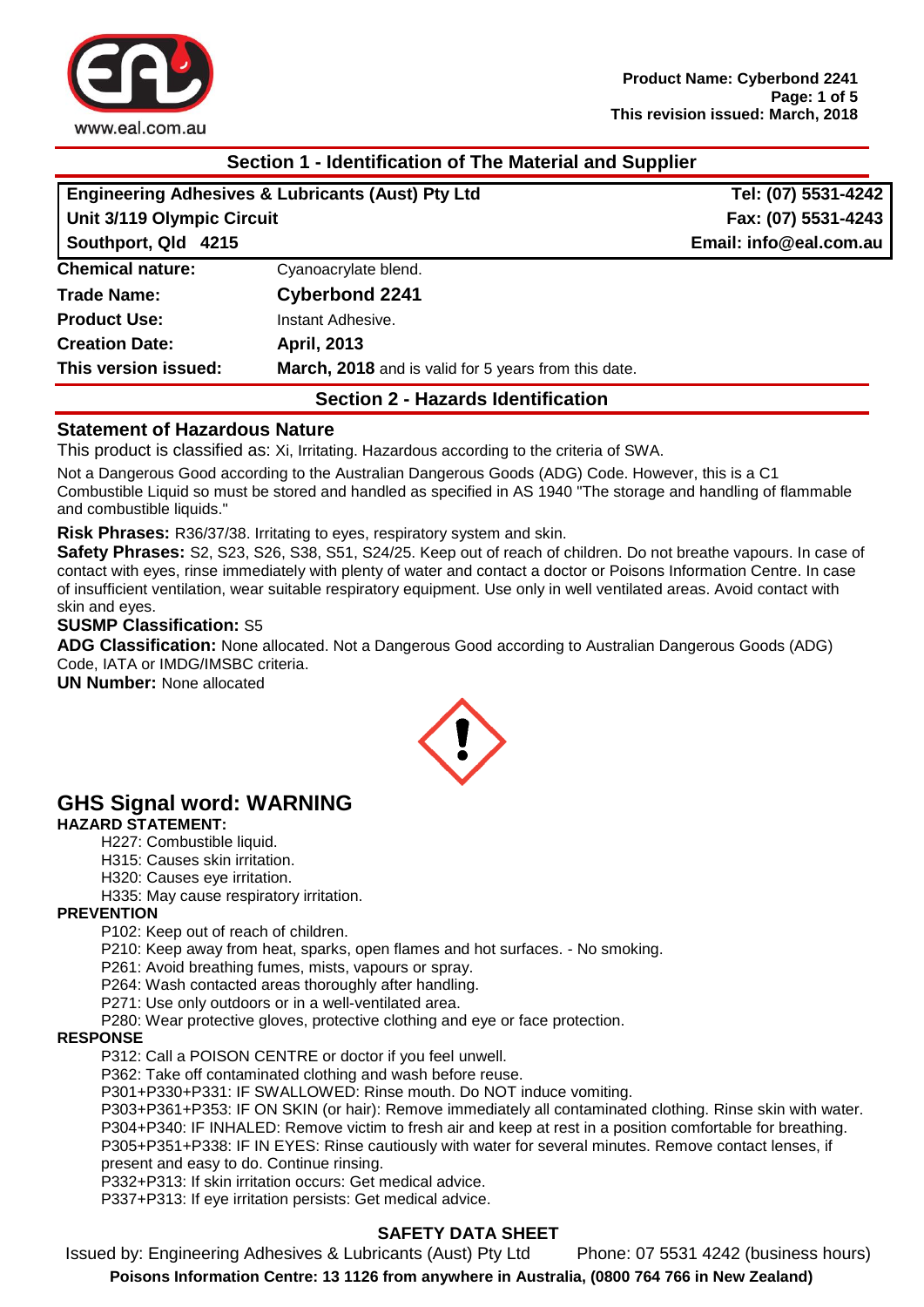P391: Collect spillage.

P370+P378: In case of fire, use carbon dioxide, dry chemical, foam, water fog.

#### **STORAGE**

P403+P233: Store in a well-ventilated place. Keep container tightly closed.

#### **DISPOSAL**

P501: Dispose of small quantities and empty containers by wrapping with paper and putting in garbage. For larger quantities, if recycling or reclaiming is not possible, use a commercial waste disposal service.

#### **Emergency Overview**

#### **Physical Description & Colour**: Black Liquid.

**Odour:** Characteristic odour.

**Major Health Hazards:** irritating to eyes, respiratory system and skin. Bonds on contact – may stick things to skin, or bond fingers together.

#### **Potential Health Effects**

#### **Inhalation:**

**Short Term Exposure:** Available data indicates that this product is an inhalation irritant. Symptoms may include headache, irritation of nose and throat and increased secretion of mucous in the nose and throat. Other symptoms may also become evident, but they should disappear after exposure has ceased.

**Long Term Exposure:** No data for health effects associated with long term inhalation.

#### **Skin Contact:**

**Short Term Exposure:** Available data indicates that this product is a skin irritant. Symptoms may include itchiness and reddening of contacted skin. Other symptoms may also become evident, but all should disappear once exposure has ceased.

**Long Term Exposure:** No data for health effects associated with long term skin exposure.

## **Eye Contact:**

**Short Term Exposure:** This product is an eye irritant. Symptoms may include stinging and reddening of eyes and watering which may become copious. Other symptoms may also become evident. If exposure is brief, symptoms should disappear once exposure has ceased. However, lengthy exposure or delayed treatment may cause permanent damage.

**Long Term Exposure:** No data for health effects associated with long term eye exposure.

#### **Ingestion:**

**Short Term Exposure:** Significant oral exposure is considered to be unlikely. However, this product is an oral irritant. Symptoms may include burning sensation and reddening of skin in mouth and throat. Other symptoms may also become evident, but all should disappear once exposure has ceased.

**Long Term Exposure:** No data for health effects associated with long term ingestion.

#### **Carcinogen Status:**

**SWA:** No significant ingredient is classified as carcinogenic by SWA.

**NTP:** No significant ingredient is classified as carcinogenic by NTP.

**IARC:** No significant ingredient is classified as carcinogenic by IARC.

## **Section 3 - Composition/Information on Ingredients**

| Ingredients                             | <b>CAS No</b> | $Conc.\%$ |         | $TWA$ (mg/m <sup>3</sup> ) STEL (mg/m <sup>3</sup> ) |
|-----------------------------------------|---------------|-----------|---------|------------------------------------------------------|
| 2-Propenoic acid, 2-cyano-, ethyl ester | 7085-85-0     | >10       | not set | not set                                              |
| Other non hazardous ingredients         | secret        | to 100    | not set | not set                                              |

This is a commercial product whose exact ratio of components may vary slightly. Minor quantities of other non hazardous ingredients are also possible.

The SWA TWA exposure value is the average airborne concentration of a particular substance when calculated over a normal 8 hour working day for a 5 day working week. The STEL (Short Term Exposure Limit) is an exposure value that may be equalled (but should not be exceeded) for no longer than 15 minutes and should not be repeated more than 4 times per day. There should be at least 60 minutes between successive exposures at the STEL. The term "peak "is used when the TWA limit, because of the rapid action of the substance, should never be exceeded, even briefly.

## **SAFETY DATA SHEET**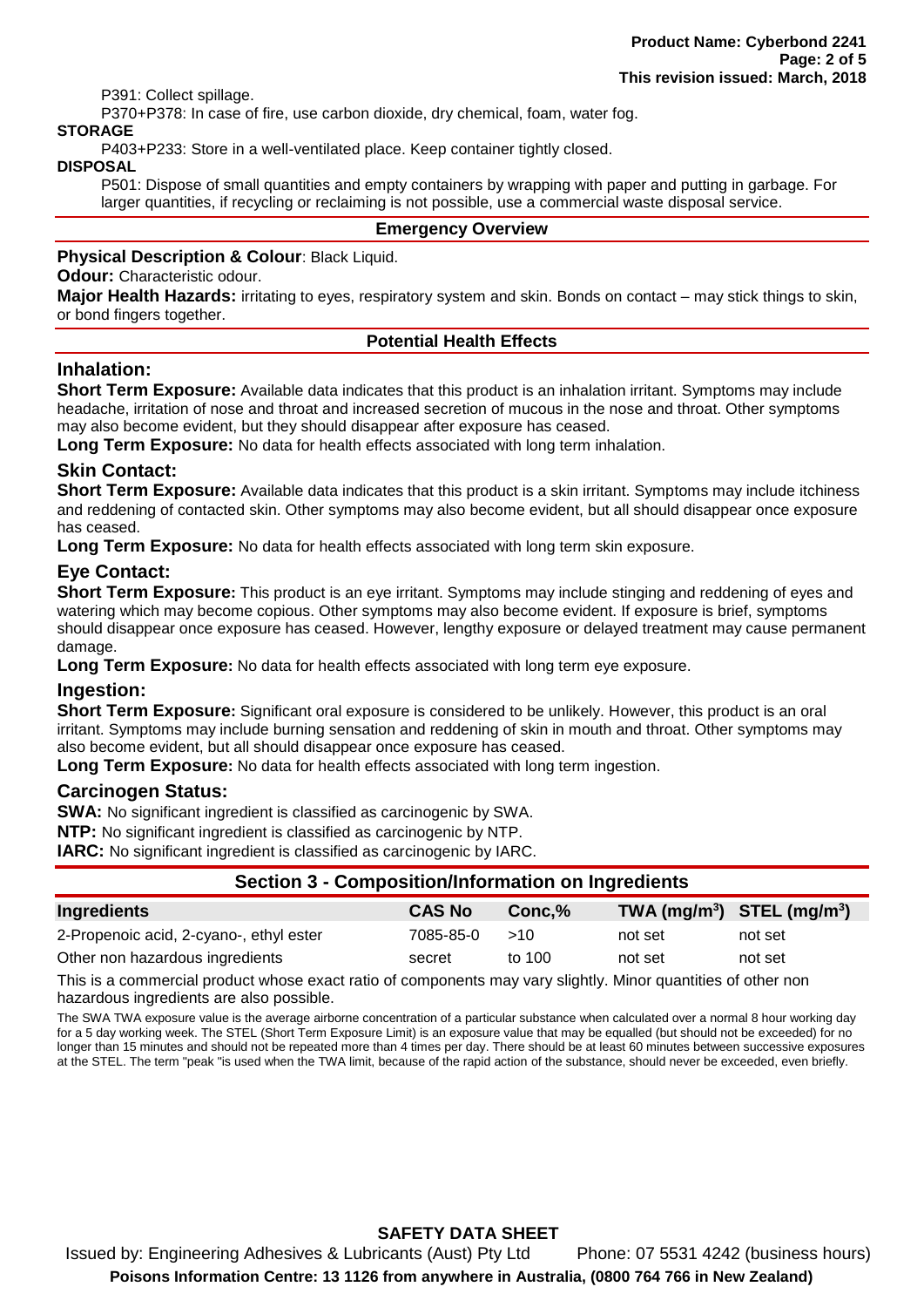## **Section 4 - First Aid Measures**

## **General Information:**

You should call The Poisons Information Centre if you feel that you may have been poisoned, burned or irritated by this product. The number is 13 1126 from anywhere in Australia (0800 764 766 in New Zealand) and is available at all times. Have this MSDS with you when you call.

**Inhalation:** If irritation occurs, contact a Poisons Information Centre, or call a doctor. Remove source of contamination or move victim to fresh air. If breathing is difficult, oxygen may be beneficial if administered by trained personnel, preferably on a doctor's advice. In severe cases, symptoms of pulmonary oedema can be delayed up to 48 hours after exposure.

**Skin Contact:** Should fingers stick together apply a solvent such as acetone to contact areas then wash off with water. Do not use solvents near eyes or open wounds.

**Eye Contact:** In case of eye contact

immediately flush with water for 20 minutes or until the product is removed, while holding the eyelid(s) open. Take care not to rinse contaminated water into the unaffected eye or onto the face. Obtain medical attention immediately. Take special care if exposed person is wearing contact lenses.

**Ingestion:** If swallowed, do NOT induce vomiting. Wash mouth with water and contact a Poisons Information Centre, or call a doctor.

## **Section 5 - Fire Fighting Measures**

**Fire and Explosion Hazards**: The major hazard in fires is usually inhalation of heated and toxic or oxygen deficient (or both), fire gases. This product is classified as a Flammable liquid, category 4 (C1 combustible) liquid. There is little risk of an explosion from this product if commercial quantities are involved in a fire. Violent steam generation or eruption may occur upon application of direct water stream on hot liquids.

Fire decomposition products from this product may be toxic if inhaled. Take appropriate protective measures. **Extinguishing Media:** In case of fire, use carbon dioxide, dry chemical, foam, water fog.

**Fire Fighting:** If a significant quantity of this product is involved in a fire, call the fire brigade. Cool closed, undamaged containers exposed to fire with water spray.

| Flash point:                     | 87°C, DIN 51758                               |
|----------------------------------|-----------------------------------------------|
| <b>Upper Flammability Limit:</b> | No data.                                      |
| <b>Lower Flammability Limit:</b> | No data.                                      |
| <b>Autoignition temperature:</b> | No data.                                      |
| <b>Flammability Class:</b>       | Flammable liquid, category 4 (C1 combustible) |

## **Section 6 - Accidental Release Measures**

**Accidental release:** This product is sold in small packages, and the accidental release from one of these is not usually a cause for concern. For minor spills, clean up, rinsing to sewer and put empty container in garbage. Although no special protective clothing is normally necessary because of occasional minor contact with this product, it is good practice to wear impermeable gloves when handling chemical products. In the event of a major spill, prevent spillage from entering drains or water courses and call emergency services.

## **Section 7 - Handling and Storage**

**Handling:** Keep exposure to this product to a minimum, and minimise the quantities kept in work areas. Check Section 8 of this MSDS for details of personal protective measures, and make sure that those measures are followed. The measures detailed below under "Storage" should be followed during handling in order to minimise risks to persons using the product in the workplace. Also, avoid contact or contamination of product with incompatible materials listed in Section 10.

**Storage:** Note that this product is combustible and therefore, for Storage, meets the definition of Dangerous Goods in some states. If you store large quantities (tonnes) of such products, we suggest that you consult your state's Dangerous Goods authority in order to clarify your obligations regarding their storage.

Store packages of this product in a cool place. Make sure that containers of this product are kept tightly closed. Keep containers dry and away from water. Keep containers of this product in a well ventilated area. Make sure that the product does not come into contact with substances listed under "Incompatibilities" in Section 10. Some liquid preparations settle or separate on standing and may require stirring before use. Check packaging - there may be further storage instructions on the label.

## **Section 8 - Exposure Controls and Personal Protection**

The following Australian Standards will provide general advice regarding safety clothing and equipment:

## **SAFETY DATA SHEET**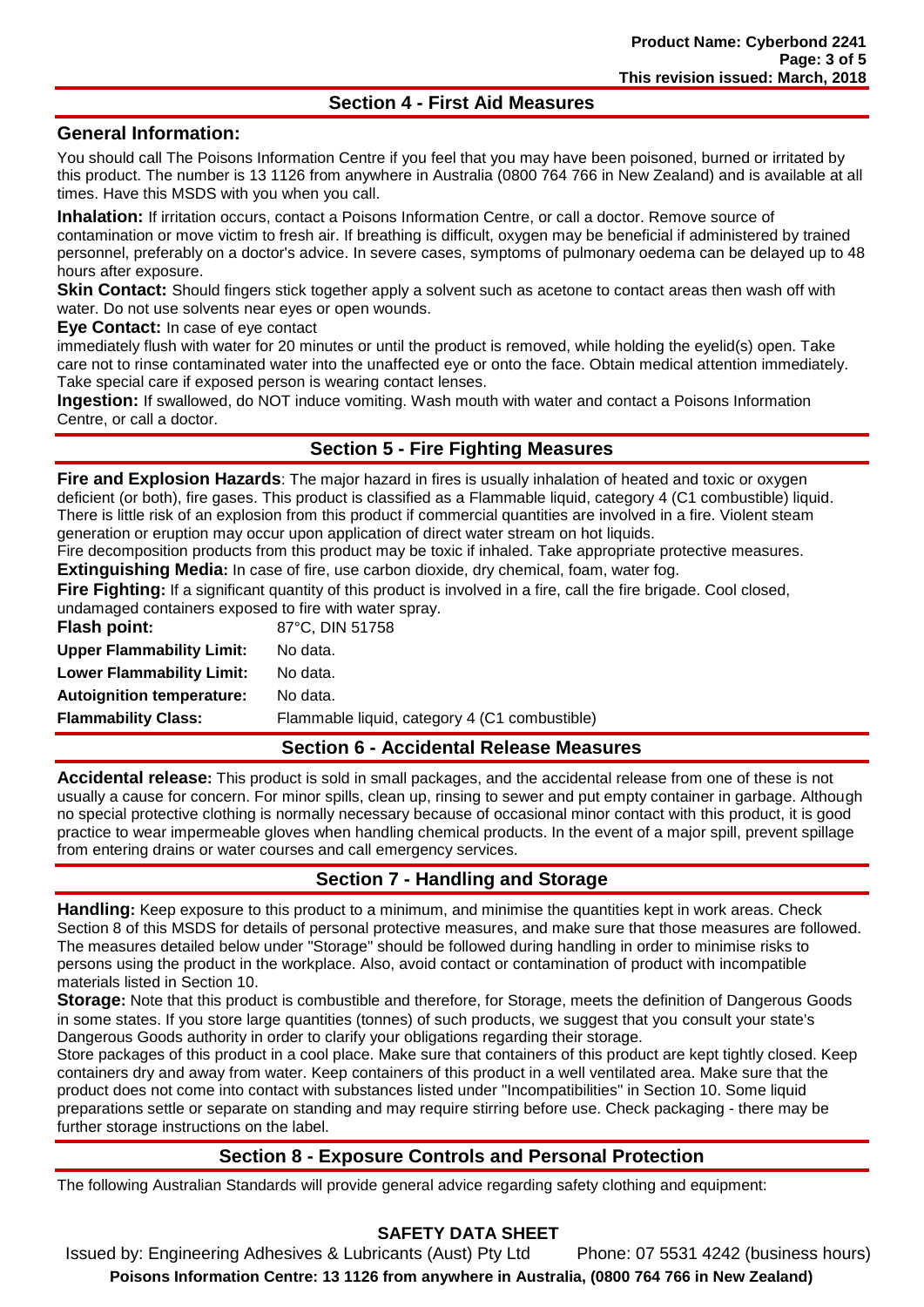**Product Name: Cyberbond 2241 Page: 4 of 5 This revision issued: March, 2018**

Respiratory equipment: **AS/NZS 1715**, Protective Gloves: **AS 2161**, Occupational Protective Clothing: AS/NZS 4501 set 2008, Industrial Eye Protection: **AS1336** and **AS/NZS 1337**, Occupational Protective Footwear: **AS/NZS2210**.

#### **SWA Exposure Limits TWA (mg/m<sup>3</sup>**

**) STEL (mg/m<sup>3</sup> )**

Exposure limits have not been established by SWA for any of the significant ingredients in this product.

No special equipment is usually needed when occasionally handling small quantities. The following instructions are for bulk handling or where regular exposure in an occupational setting occurs without proper containment systems. **Ventilation:** This product should only be used in a well ventilated area. If natural ventilation is inadequate, use of a fan is suggested.

**Eye Protection:** Protective glasses or goggles should be worn when this product is being used. Failure to protect your eyes may cause them harm. Emergency eye wash facilities are also recommended in an area close to where this product is being used.

**Skin Protection:** Prevent skin contact by wearing impervious gloves, clothes and, preferably, apron. Make sure that all skin areas are covered. See below for suitable material types.

**Protective Material Types:** We suggest that protective clothing be made from the following materials: rubber. **Respirator:** Usually, no respirator is necessary when using this product. However, if you have any doubts consult the Australian Standard mentioned above.

Eyebaths or eyewash stations and safety deluge showers should be provided near to where this product is being handled commercially.

#### **Section 9 - Physical and Chemical Properties:**

| <b>Physical Description &amp; colour:</b> | Clear Liquid.                                    |
|-------------------------------------------|--------------------------------------------------|
| Odour:                                    | Characteristic odour.                            |
| <b>Boiling Point:</b>                     | >200                                             |
| <b>Freezing/Melting Point:</b>            | No specific data. Liquid at normal temperatures. |
| <b>Volatiles:</b>                         | No specific data. Expected to be low at 100°C.   |
| <b>Vapour Pressure:</b>                   | No data.                                         |
| <b>Vapour Density:</b>                    | No data.                                         |
| <b>Specific Gravity:</b>                  | 1.05-1.09 at $20^{\circ}$ C                      |
| <b>Water Solubility:</b>                  | Insoluble.                                       |
| pH:                                       | No data.                                         |
| <b>Volatility:</b>                        | No data.                                         |
| <b>Odour Threshold:</b>                   | No data.                                         |
| <b>Evaporation Rate:</b>                  | No data.                                         |
| <b>Coeff Oil/water Distribution:</b>      | No data                                          |
| <b>Viscosity:</b>                         | Thixotropic.                                     |
| <b>Autoignition temp:</b>                 | No data.                                         |

## **Section 10 - Stability and Reactivity**

**Reactivity:** This product is unlikely to react or decompose under normal storage conditions. However, if you have any doubts, contact the supplier for advice on shelf life properties.

**Conditions to Avoid:** This product should be kept in a cool place, preferably below 30°C. Keep containers tightly closed. Containers should be kept dry. Keep containers and surrounding areas well ventilated.

**Incompatibilities:** water, acids, bases, oxidising agents.

**Fire Decomposition:** Combustion forms carbon dioxide, and if incomplete, carbon monoxide and possibly smoke. Water is also formed. May form nitrogen and its compounds, and under some circumstances, oxides of nitrogen. Occasionally hydrogen cyanide gas in reducing atmospheres. Carbon monoxide poisoning produces headache, weakness, nausea, dizziness, confusion, dimness of vision, disturbance of judgment, and unconsciousness followed by coma and death.

**Polymerisation:** This product may undergo polymerisation when heated. Polymerisation is often accompanied by liberation of heat, and may lead to a dangerous or explosive situation. If the product is seen to be heating up, treat as a fire incident.

## **SAFETY DATA SHEET**